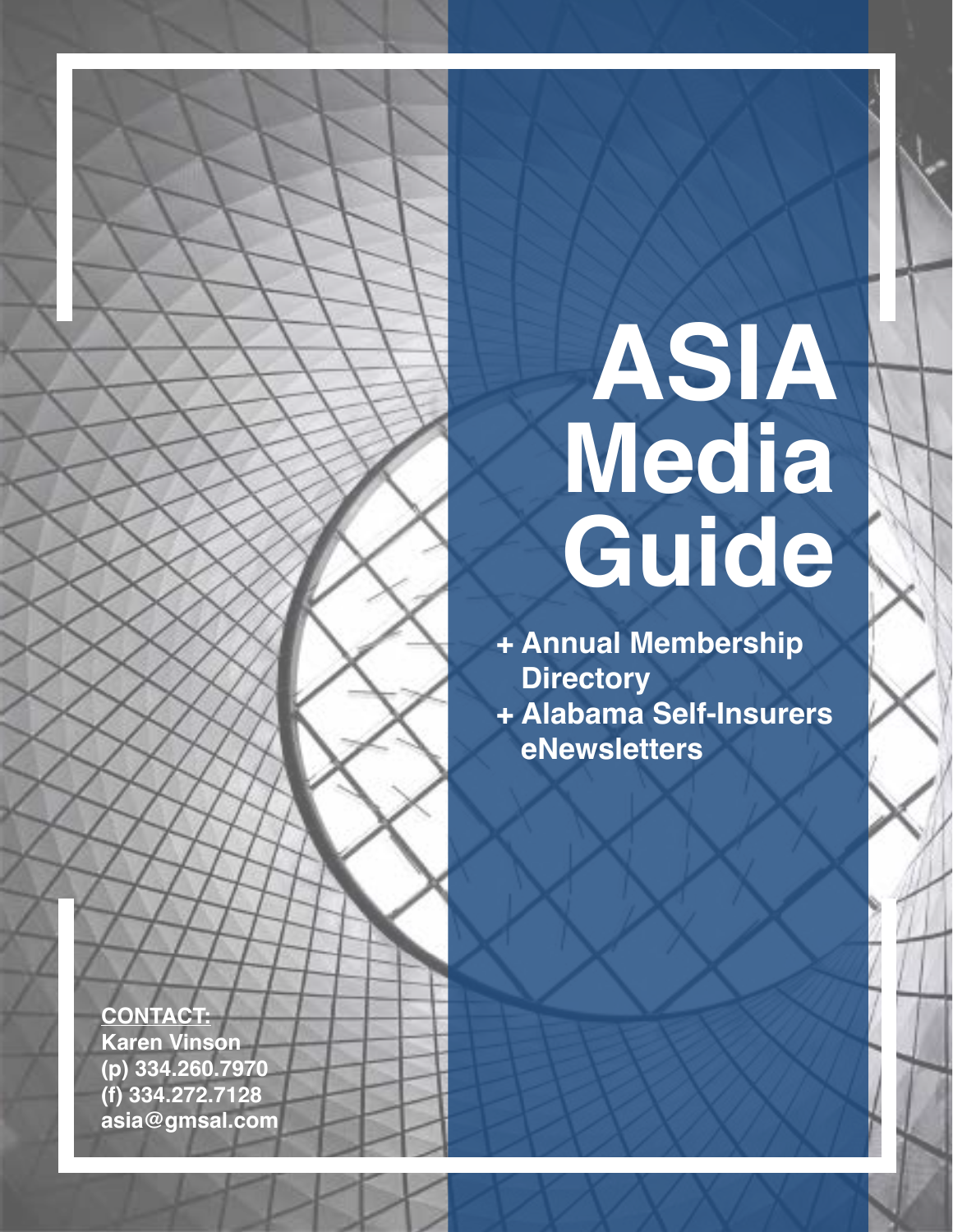## **ANNUAL MEMBERSHIP**



*This annual publication contains valuable member information and is used as a tool all year long.* 

**DIRECTORY**

**+ All ads will be full page or half page. Inside, four color ads will be placed on tabs on a first come, first serve basis.**

**+ SPECS: Full page ad is 4.5in x 7in**

**Half page ad is 4.5in x 3.5in**



## Pricing<br> *Member Rate*

Back Cover **\$900** \$1,000 *Inside Front Cover* \$650 \$750 *Inside Back Cover* \$650 \$750 *Full Page \$450 \$550 Half Page \$300 \$350 Section Divider (5 available) \$500 \$600*

*Member Rate Non-member Rate*

**+ DEADLINE: All insertion orders and artwork must be received by March 1st. The publication date for the Membership Directory is April 2019.**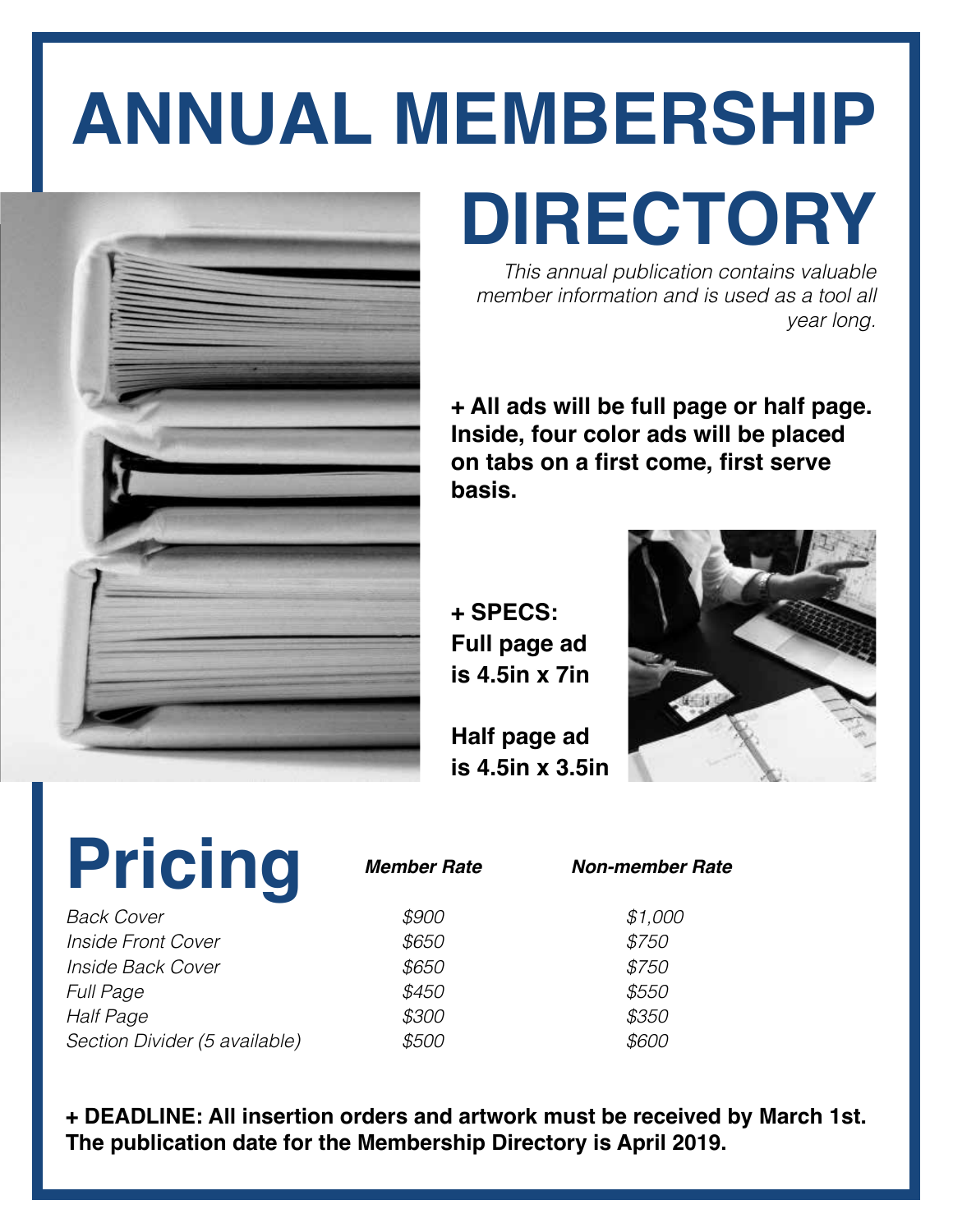# **eNEWSLETTER**

The official online newsletter of the Alabama Self-Insurers Association, this publication features news and highlights that are critical to our *online membership. Featuring rotating spotlights, articles and more, our*  newsletter is a trusted and valued member resource. It is available in digital format only. Our eNewsletter provides members with up-to-date industry information and news.



**+ SPECS: 7 inches by 9-1/2 inches**

#### **+Ad Rates Per Insertion/Issue:**

|     |       | 2X          | 3X |
|-----|-------|-------------|----|
| Ad: | \$400 | \$350 \$300 |    |

+ These are member rates. Non-members please add \$200 to each price.

**+ DEADLINE: All insertion orders and artwork must be received by the 1st of the month prior to the month of that issue. On multiple ad contracts, if the advertiser fails to supply new or changed copy by the closing date, the publisher is authorized to repeat the last advertisement.**

#### **+ PUBLICATION DATES:**

Winter - February/March 2019 Summer - June/July 2019 Fall - September/October 2019

#### **+ MECHANICAL REQUIREMENTS:**

Must be in JPG format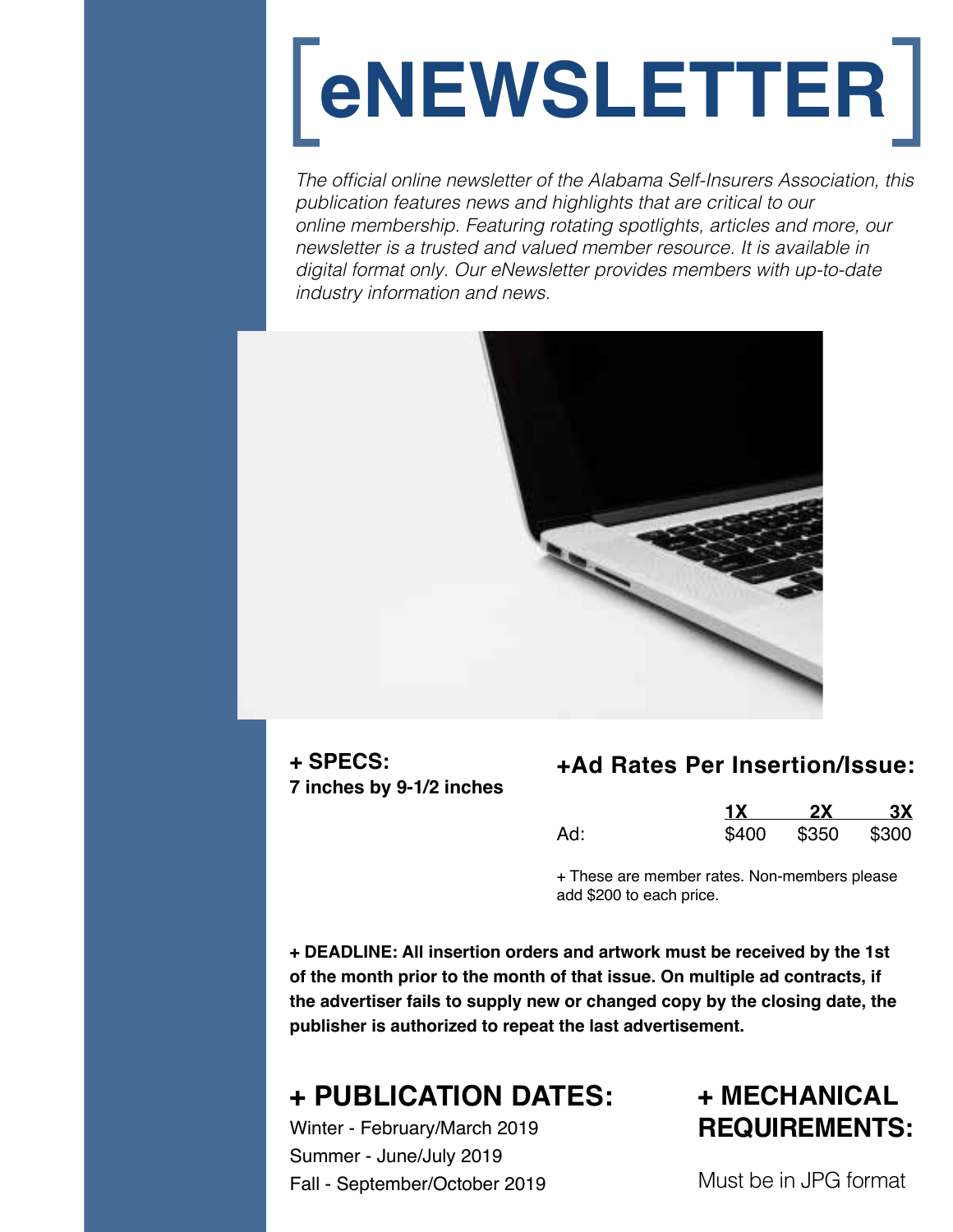### **ASIA Directory Contract**

| <b>Ad Types:</b>                | <b>Member Rate:</b> |                                | <b>Non-Member Rate:</b> |
|---------------------------------|---------------------|--------------------------------|-------------------------|
| <b>Back Cover</b>               | \$900.00            |                                | \$1,000.00              |
| <b>Inside Front Cover</b>       | \$650.00            |                                | \$750.00                |
| <b>Inside Back Cover</b>        | \$650.00            |                                | \$750.00                |
| Section Divider (Full Page Tab) | \$500.00            | (5 available)                  | \$600.00                |
| <b>Full Page</b>                |                     | \$450.00 (Unlimited available) | \$550.00                |
| Half Page                       |                     | \$300.00 (Unlimited available) | \$350.00                |

#### **Please circle the type of ad you wish to place in the Membership Directory.**

All ad contracts and artwork must be received by March 1st.

The publication date for the Membership Directory is April 2019. Negatives or camera-ready art are preferred. All ads will be sold and placed on a first-come, first-served basis.

| Amount of Payment \$                                                           |  |                                                                                   |
|--------------------------------------------------------------------------------|--|-----------------------------------------------------------------------------------|
| Form of Payment: Company Check Credit Card (please complete information below) |  |                                                                                   |
| <b>Type of Credit Card:</b> Visa Mastercard American Express                   |  |                                                                                   |
|                                                                                |  |                                                                                   |
|                                                                                |  | Security Code: ___________________Card Number __________________________________  |
|                                                                                |  | Expiration Date _______________________Signature ________________________________ |

#### **Please send Advertising Contract, Artwork and Payment to:**

Alabama Self-Insurers Association Post Office Box 240757 Montgomery, AL 36124-0757 Fax (334) 272-7128 Email: ASIA@gmsal.com